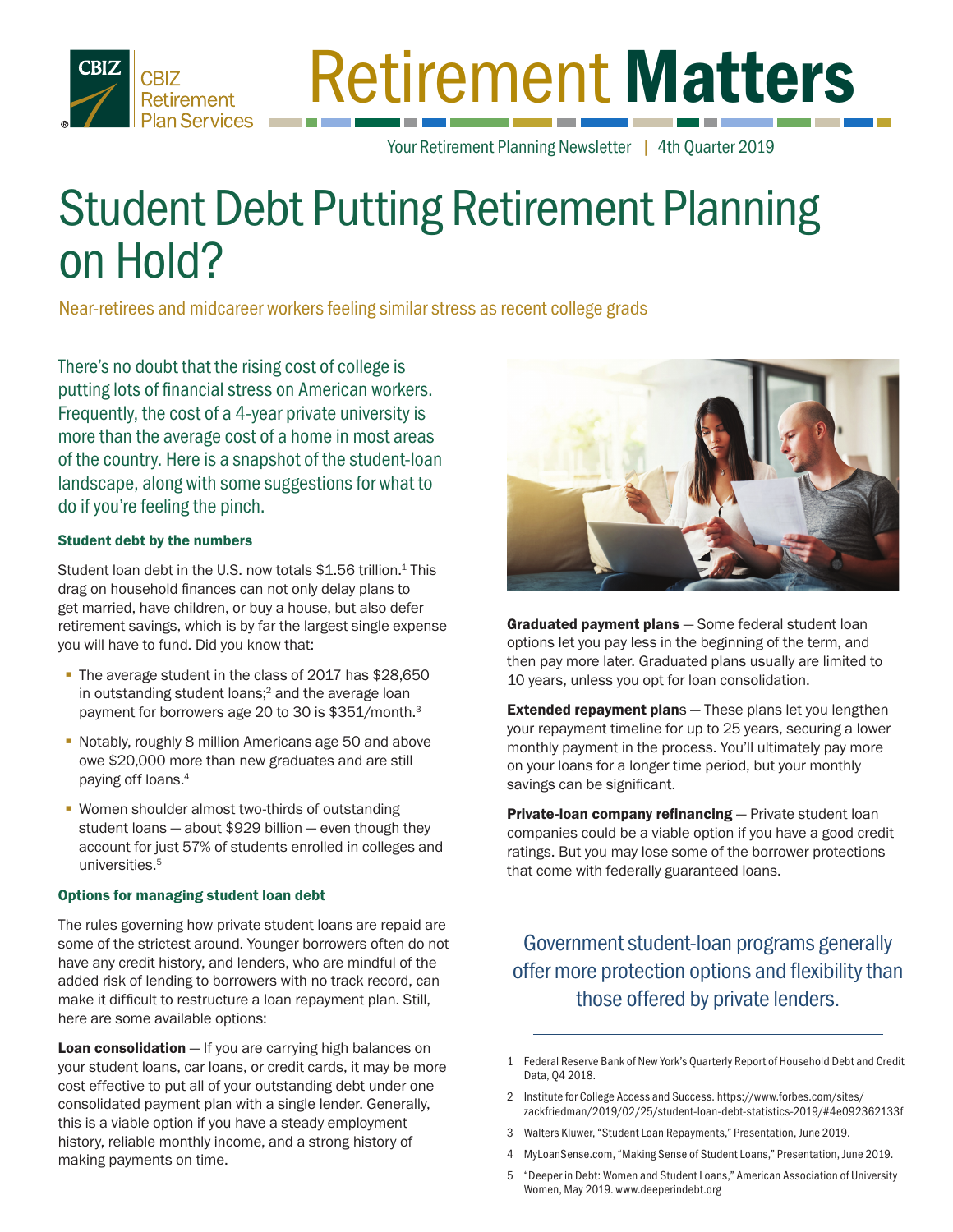# The Lowdown on Health Savings Accounts

With longer life spans come extended healthcare needs – and significantly more dollars required to pay for them

It's more likely today that you'll live longer than your grandparents did. The flip side is that you may spend far more on doctors' bills and treatment for chronic illnesses than previous generations. With healthcare costs continuing to rise along with life expectancies, health savings accounts (HSAs) are an increasingly popular way to bridge the retirement and health savings gap.

#### Most retirees are underfunding their future healthcare needs

It's very difficult to visualize a future unknown such as healthcare expenses — let alone set aside money to pay for them. But according to a 2019 research report, $6$  a 65-yearold couple retiring today will need \$360,000 to cover their total lifetime healthcare costs. Plus, while 70% of Americans age 65 or older will need some form of long-term care during their lives, only 17% are very or extremely confident that they'll have the resources to pay for it.<sup>7</sup> And the numbers suggest a growing funding crisis: according to HSA Bank, 40% of consumers never set aside money specifically for future healthcare costs.<sup>8</sup>



#### An HSA complements your retirement plan

The key with any large expense is to break it down into manageable chunks. Just as your retirement plan takes manageable amounts out of your paycheck each month, you can use an HSA to pay for future healthcare expenses



by making small, regular deposits. An HSA is a hybrid savings and investment account that lets you set aside funds in a tax-advantaged way, and allows you to:

- 1. Pay for Medicare premiums on a pretax basis
- 2. Pay for qualified long-term care insurance premiums tax-free
- 3. Reimburse yourself for qualified medical expenses at any time, with tax-free withdrawals

#### How HSAs work<sup>10</sup>

An HSA allows you to lower your federal income tax bill by making tax-free deposits each year. In order to contribute to an HSA, you must be enrolled in a high-deductible health insurance policy (HDHP), either through your employer or on your own. In 2020, the Internal Revenue Service has set minimum deductibility limits for HDHPs of \$1,400 for individuals and \$2,800 for families. You can't be covered by another person's health plan, and your income isn't a factor in your eligibility.

The amount you contribute to your account can be invested in basic interest-bearing accounts or funds, and the amounts deposited along with any earnings can be withdrawn tax-free at any time to pay for qualified medical expenses not covered by your HDHP. (Qualified expenses include items such as dental and vision costs, as well as preventive medications, such as sunscreen, bandages, and lip balm, among others.)

You must stop contributing to an HSA once you enroll in Medicare.

If you withdraw funds from an HSA and don't use them to pay for qualified medical expenses and you're under age 65, you'll have to pay tax on the full withdrawal amount plus a 20% penalty (so don't do it unless you have a big emergency!) After age 65, you'll owe tax, but no penalty. Unused HSA funds roll from year to year — and your account has the potential to grow until you take future withdrawals — which makes them a useful complement to your retirement plan.<sup>11</sup>

You can also use your HSA to pay for medical expenses of a spouse or other family member — even if they are not covered by your health insurance. If your employer offers an HSA, you can take your account with you when you retire or change jobs.

*Continued*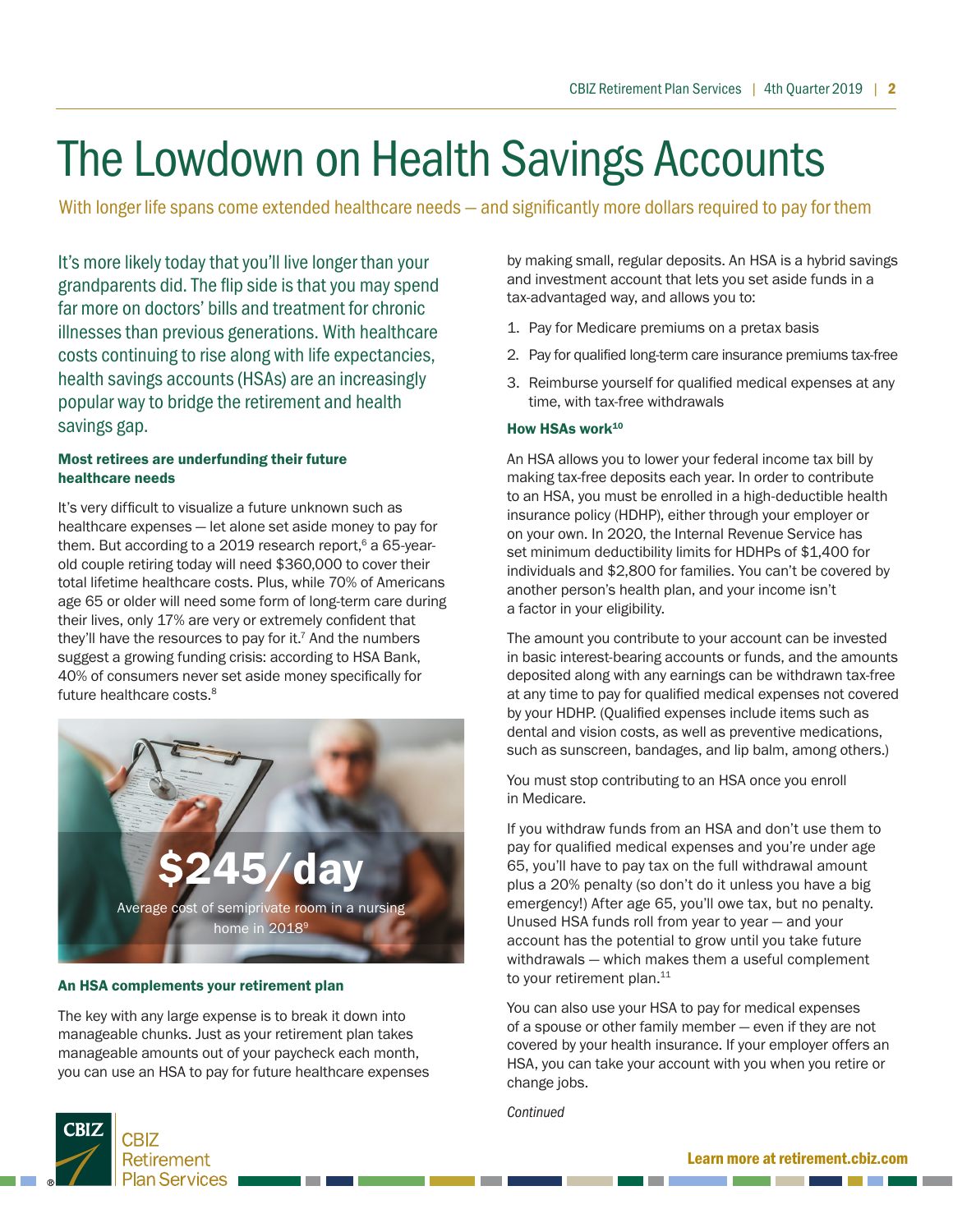### How an HSA Works

Funds go into an individual account that is **TAX-DEDUCTIBLE** 

 $\blacklozenge$ Funds **ACCUMULATE** and carry over from year to year

#### **PHARMACEUTICAL MEDICAL**



Take your prescription to the pharmacy and present your insurance ID card.



The pharmacy will confirm your insurance coverage and charge you only the discounted rate.



of network.



Visit the hospital, lab, doctor's office, or imaging area. No copay is required (before deductible some plans require a copay after the deductible). Present your insurance ID card. An Explanation of Benefits

Choose a doctor either in or out

(EOB) will arrive in your mail to explain what's covered.

The provider will send you a bill for the amount not covered. \* Tip: confirm the bill matches your EOB.

 $\blacklozenge$ 



Using your HSA FUNDS (debit card or transferring investment funds to your personal account).

OR Paying OUT OF POCKET and keeping money in your HSA investments. (You must save your receipts to REIMBURSE yourself tax-free in the future.)

a barat da

**The Contract of Contract of Contract of Contract of Contract of Contract of Contract of Contract of Contract o** 

\* Refer to IRS Publication 502 for a complete list of eligible expenses.

- 6 "HealthView Services 2019 Retirement Healthcare Costs Data Report." HealthView Services. 2019. http://www. hvsfinancial.com/wp-content/uploads/2018/09/2018-Retirement-Health-Care-Costs-Data-Report.pdf
- 7 "Long-term Care in America: Increasing Access to Care," Associated Press-NORC Center for Public Affairs 2018 Long-term Care Poll. https://www.longtermcarepoll.org/project/long-term-care-in-america-increasing-access-tocare/
- 8 "HSA Bank Health and Wealth IndexSM." HSA Bank. March 19, 2019. http://www.hsabank.com/hsabank/learningcenter
- 9 "Nursing Home Costs," seniorliving.org., Aug.13, 2019. https://www.seniorliving.org/nursing-homes/costs/

a port

- 10 "How a health savings account (HSA) works," healthinsurance.org, Feb. 21, 2019. https://www.healthinsurance. org/other-coverage/how-a-health-savings-account-hsa-works/
- 11 "Top 10 reasons to use health insurance accounts," healthinsurance.org., July 20, 2019. https://www. healthinsurance.org/other-coverage/top-10-reasons-to-use-health-savings-accounts/



#### Three HSA Mistakes to Avoid

There are lots of advantages to an HSA. But you should keep these three potential pitfalls in mind before you decide to open an account:

- Contributing when you are no longer eligible - In 2020, you can participate in an HSA if you have a highdeductible health insurance policy with an annual deductible of \$1,400 or more for single coverage or \$2,800 or more for family coverage. At the same time, your maximum annual outof-pocket costs must be \$6,900 as an individual and \$13,800 as a family. If you do not meet these requirements, you are not eligible to contribute to an HSA.
- **Using HSA funds for nonqualified** medical expenses – Although the definition of qualified medical expenses is fairly liberal (including vision, dental, and sunscreen products, for example), you generally can't use this money to pay for elective procedures or cosmetic surgeries. Be careful of the rules before you spend any funds.
- **Spending down your account balance each year** - Unlike Flexible Spending Accounts, in which you have to use the funds in the account or lose them, you can carry over a balance in an HSA each year. This makes them a good complement to your retirement savings account — and a good reason to fund them each year.

#### Learn more at retirement.cbiz.com